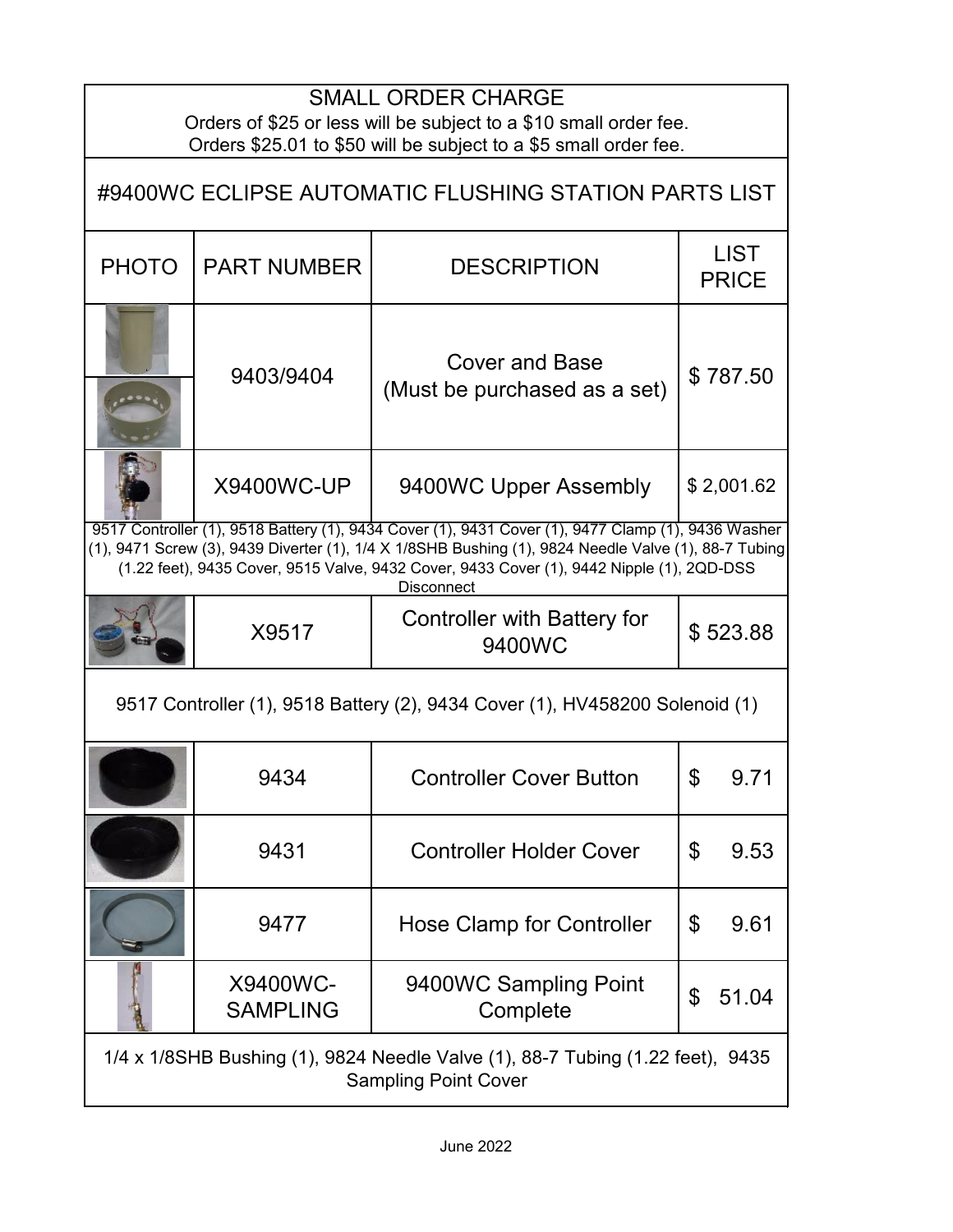|                                                                         | 9435                         | <b>Sampling Point Cover</b>                    | \$<br>1.54                  |  |  |
|-------------------------------------------------------------------------|------------------------------|------------------------------------------------|-----------------------------|--|--|
|                                                                         | 9515                         | 2" ICV Valve                                   | \$649.52                    |  |  |
|                                                                         | 9432                         | <b>Valve Cover</b>                             | \$<br>16.56                 |  |  |
|                                                                         | 9433                         | <b>Solonoid Cover</b>                          | 2.01<br>\$                  |  |  |
|                                                                         | 9402WC                       | Platform                                       | \$109.89                    |  |  |
| #9400WC ECLIPSE AUTOMATIC FLUSHING STATION OPTIONS<br><b>PARTS LIST</b> |                              |                                                |                             |  |  |
| <b>PHOTO</b>                                                            | <b>PART NUMBER</b>           | <b>DESCRIPTION</b>                             | <b>LIST</b><br><b>PRICE</b> |  |  |
|                                                                         | 9469                         | <b>De-Chlorination Basket</b>                  | \$240.00                    |  |  |
|                                                                         | X9530                        | <b>Bluetooth Controller Complete</b>           | \$410.00                    |  |  |
| 9530 Bluetooth Controller (1), 9531 Battery (2), 9434 Cover (1)         |                              |                                                |                             |  |  |
| Energizer.                                                              | 9531                         | <b>Battery for Bluetooth</b>                   | 47.36<br>\$                 |  |  |
|                                                                         | Z9400WC-<br><b>BLUETOOTH</b> | <b>Bluetooth Controller 9400WC</b><br>Retrofit | \$410.00                    |  |  |
| 2" ICV VALVE PARTS LIST (6 bolts on bonnet)                             |                              |                                                |                             |  |  |
| <b>PHOTO</b>                                                            | <b>PART NUMBER</b>           | <b>DESCRIPTION</b>                             | <b>LIST</b><br><b>PRICE</b> |  |  |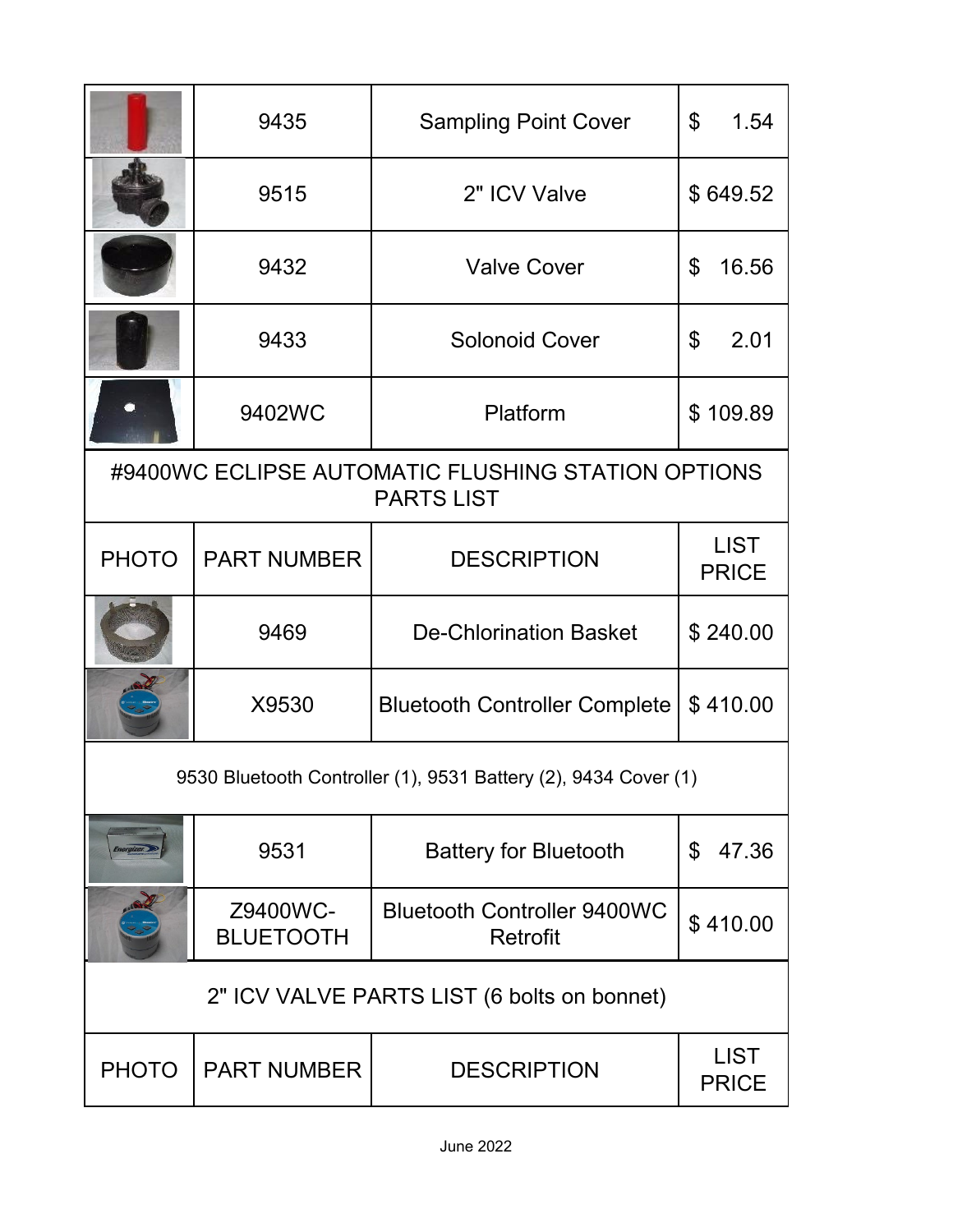|                                                                                                                     | HV374500           | 9515 Diaphragm                              | \$170.36                    |  |  |
|---------------------------------------------------------------------------------------------------------------------|--------------------|---------------------------------------------|-----------------------------|--|--|
|                                                                                                                     | X380600            | 9515 Bonnet Complete                        | \$320.67                    |  |  |
| HV380600 Bonnet (1), HV561200 Knob (1), HV561500 Bleed Screw (1), HV371600<br>E-Clip (1), HV560800 Flow Control (1) |                    |                                             |                             |  |  |
|                                                                                                                     | HV561500           | 9515 Bleed Screw                            | \$<br>27.42                 |  |  |
|                                                                                                                     | HV561200           | 9515 Flow Control Knob                      | \$<br>27.45                 |  |  |
|                                                                                                                     | HV366700           | 9515 Bonnet Bolt (requires 6 per<br>Bonnet) | $\mathfrak{P}$<br>30.19     |  |  |
|                                                                                                                     | HV371600           | 9515 E-Clip Retainer                        | \$<br>4.82                  |  |  |
|                                                                                                                     | HV560800           | 9515 Flow Control                           | 64.45<br>\$                 |  |  |
|                                                                                                                     | HV365400           | 9515 Valve Spring                           | 12.99<br>\$                 |  |  |
|                                                                                                                     | HV365900           | 9515 Diaphragm Support                      | ፍ<br>13.03                  |  |  |
|                                                                                                                     | HV365500           | 9515 Valve Body                             | \$482.06                    |  |  |
| OLD STYLE 2" PGV VALVE PARTS LIST (12 screws on bonnet)                                                             |                    |                                             |                             |  |  |
| <b>PHOTO</b>                                                                                                        | <b>PART NUMBER</b> | <b>DESCRIPTION</b>                          | <b>LIST</b><br><b>PRICE</b> |  |  |
|                                                                                                                     | HV415600           | 9516 Diaphragm                              | \$165.71                    |  |  |